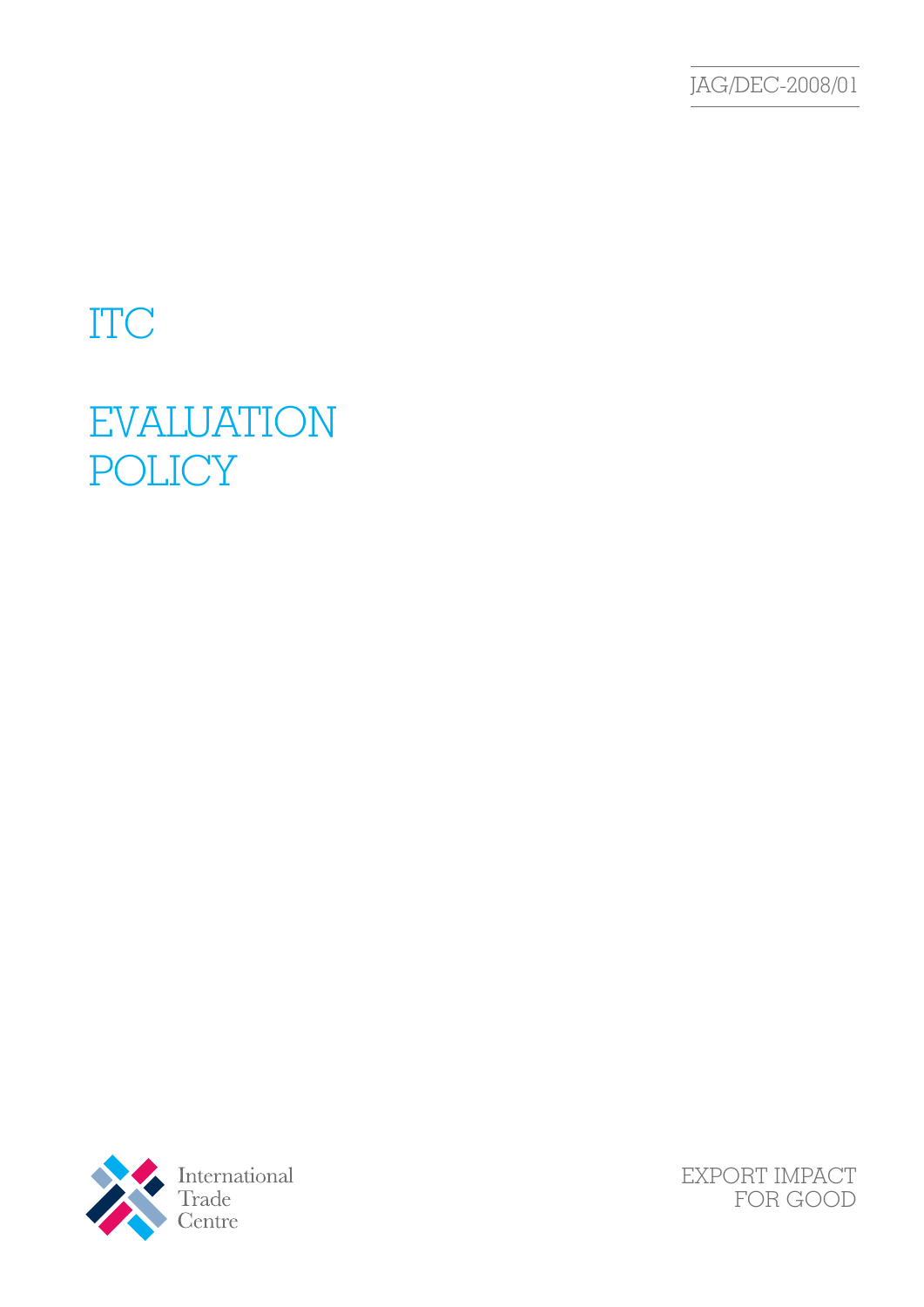The designations employed and the presentation of material in this publication do not imply the expression of any opinion whatsoever on the part of the International Trade Centre concerning the legal status of any country, territory, city or area or of its authorities, or concerning the delimitation of its frontiers or boundaries. Maps are provided for ease of reference only.

This document has not been formally edited by the International Trade Centre.

November 2008 Original: English

Joint Advisory Group on the International Trade Centre Forty-second session Geneva, 10 - 11 December 2008

**© International Trade Centre 2008**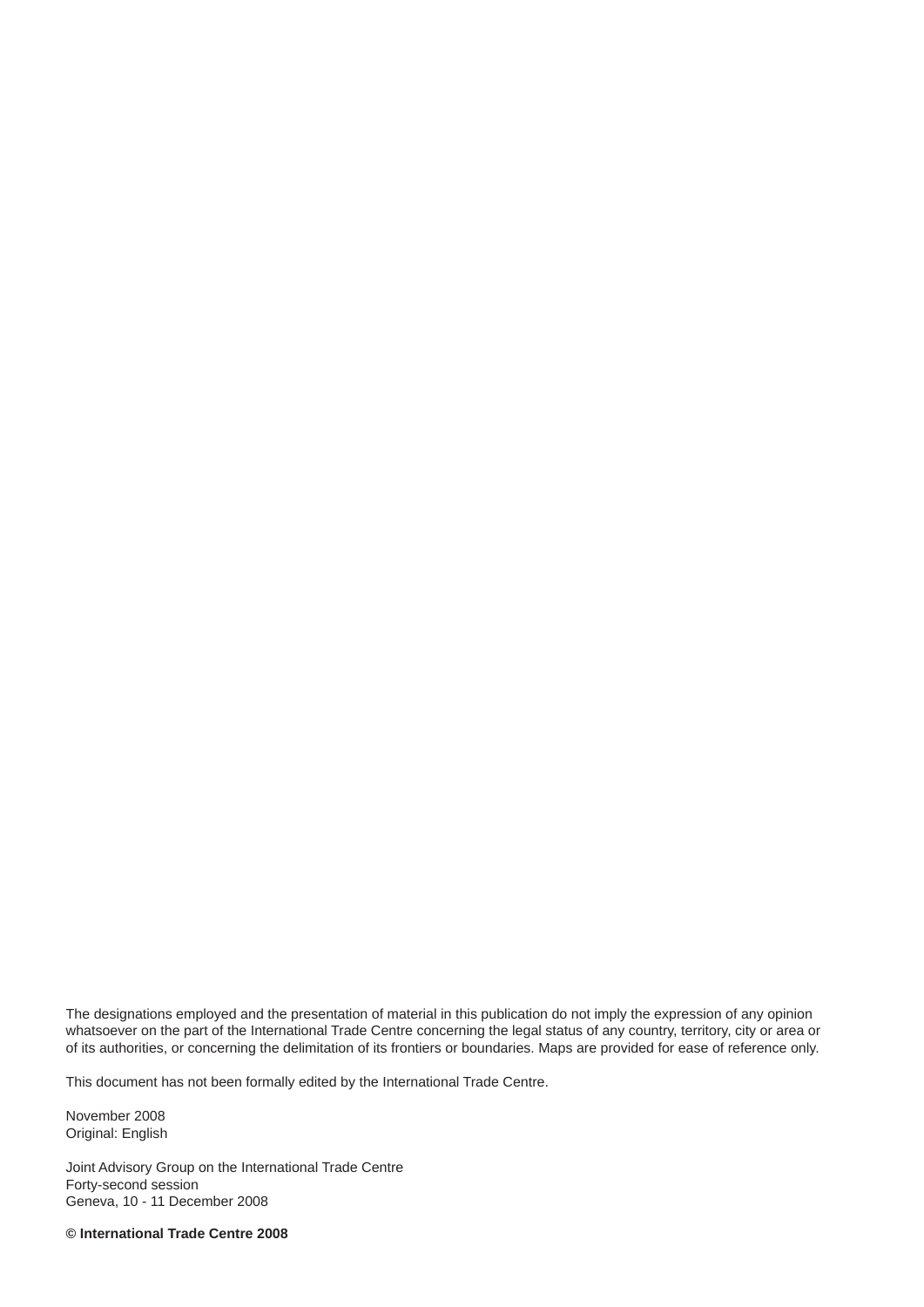# **Table of contents**

| А.             |                |  |
|----------------|----------------|--|
| <b>B.</b>      |                |  |
| 1.             |                |  |
| 2.             |                |  |
|                | a.             |  |
|                | b.             |  |
|                | $C_{\rm{L}}$   |  |
| $C_{1}$        |                |  |
| 1 <sub>1</sub> |                |  |
|                | a.             |  |
|                | b.             |  |
|                | $\mathbf{C}$ . |  |
|                | d.             |  |
|                | е.             |  |
|                | f.             |  |
|                | g.             |  |
| 2.             |                |  |
|                | a.             |  |
|                | b.             |  |
|                | $C_{-}$        |  |
| D.             |                |  |
| 1.             |                |  |
| 2.             |                |  |
| 3.             |                |  |
| 4.             |                |  |
| 5.             |                |  |
| 6.             |                |  |
| 7.             |                |  |
| Е.             |                |  |
| 1.             |                |  |
|                | a.             |  |
|                | b.             |  |
|                | C.             |  |
|                | d.             |  |
|                | е.             |  |
| 2.             |                |  |
|                | a.             |  |
|                | b.             |  |
|                | c.             |  |
|                | d.             |  |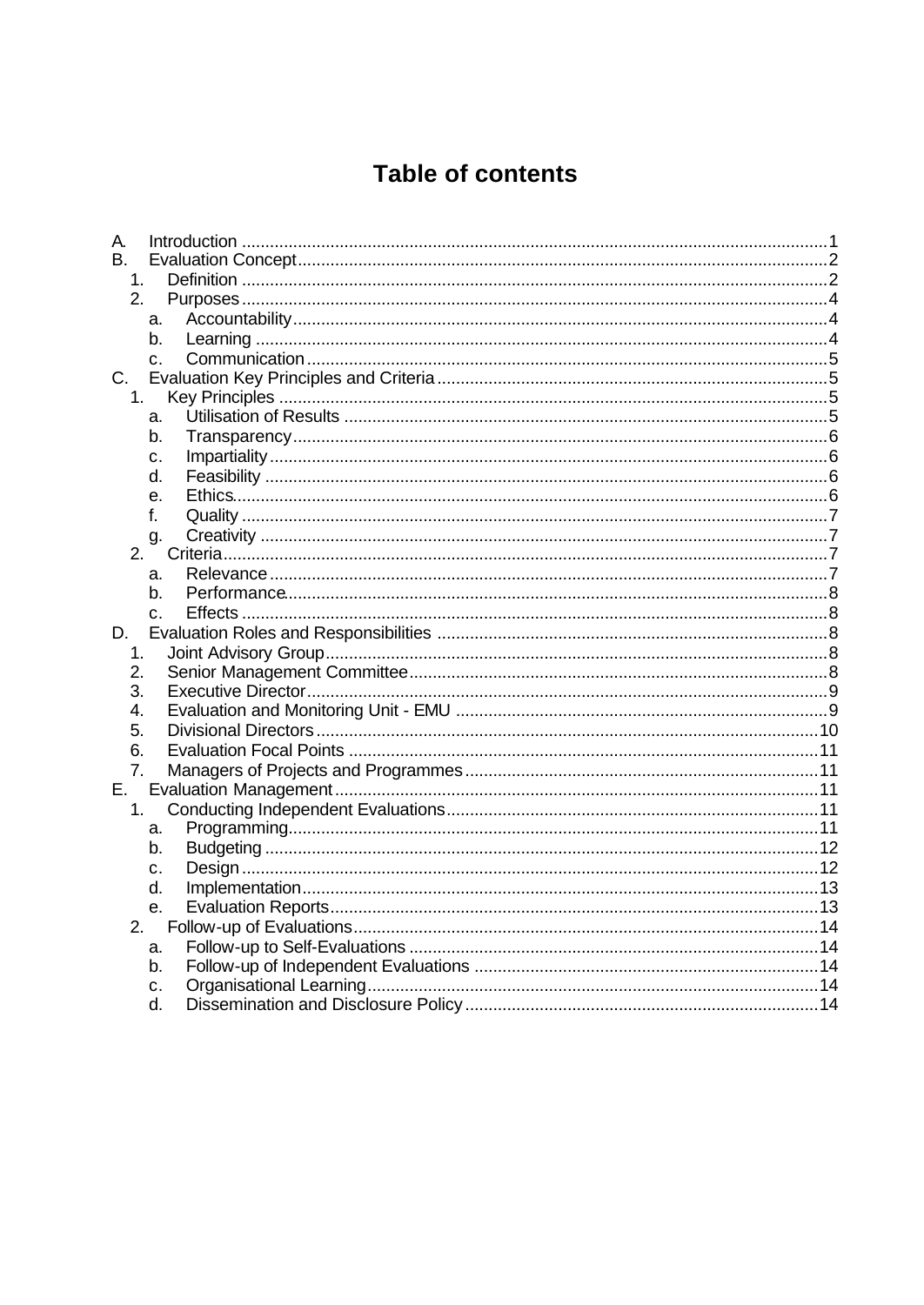# **A. Introduction**

ITC is committed to continuous improvement, increased productivity and delivering value for money in driving towards its goal of 'Export impact for good'. A critical element in achieving this is the establishment of the strengthening and reinforcement of the evaluation function including the establishment of an Evaluation Policy and Annual Evaluation Programme. The promulgation and implementation of the Evaluation Policy will also ensure that ITC conforms to required UN standards and will meet the commitment made to ITC's Joint Advisory group (JAG) in 2007.

The Evaluation Policy determines due process and sets general standards for evaluation in the ITC. ITC's Senior Management Committee (SMC) adopted this Policy on 7 May 2008. It will be periodically reviewed and updated as part of an annual reporting process

The development and adoption of the Evaluation Policy responds to the recommendations of the ITC External Evaluation led by Denmark, which emphasised the need for "ITC's evaluation function to be strengthened and made independent from operational functions"<sup>1</sup> and to the same concern expressed by Delegations during the December 2007 Joint Advisory Group (JAG) meeting "that the monitoring and evaluation function could be further strengthened."<sup>2</sup>

From a broader perspective, it builds on the work that has been developed in the UN system for promoting system-wide coherence through the use of evaluation. In its Triennial Comprehensive Policy Review of operational activities for development of the United Nations system (TCPR), the UN General Assembly "*encourages* all United Nations organizations involved in operational activities for development that have not already done so to adopt, as appropriate, monitoring and evaluation policies that are in line with system-wide norms and standards and to make the necessary financial and institutional arrangements for the creation and/or strengthening of independent, credible and useful evaluation functions within each organization."<sup>3</sup>

The Policy also corresponds to ITC commitments in fulfilling OIOS recommendations related to the development of the evaluation function, and in particular recommendation 4 of a recent report which urges "all heads of Departments/Offices that do not yet have established evaluation policies should develop an explicit policy statement on evaluation for their department. The policy should provide a clear explanation of the concept, role and use of evaluation within the department/office, including the institutional framework and definition of roles and responsibilities, scope and periodicity of evaluations; an explanation of how the evaluation function and evaluations are planned, managed and budgeted; a clear statement on disclosure and dissemination of evaluation reports."<sup>4</sup>

l

<sup>1</sup> See "Evaluation of the International Trade Centre UNCTAD/WTO, Synthesis Report", DMI ASSOCIATES, April 2006: http://www.EMUuation.org/filedir/Reports/Synthesis%20Report%20A/Synthesis%20Report.pdf

<sup>2</sup> See "Report of the 41st session of the ITC Joint Advisory Group meeting" ITC/AG(XLI)/216, 4-5 December 2007, available at: http://www.intracen.org/docman/JAG\_11692.pdf

<sup>3</sup> UNGA Resolution A/RES/62/208 of 19 December 2007

 $^4$  "Report of the Office of Internal Oversight Services on the assessment of evaluation capacities and needs in the United Nations Secretariat", INS-07-002, May 2007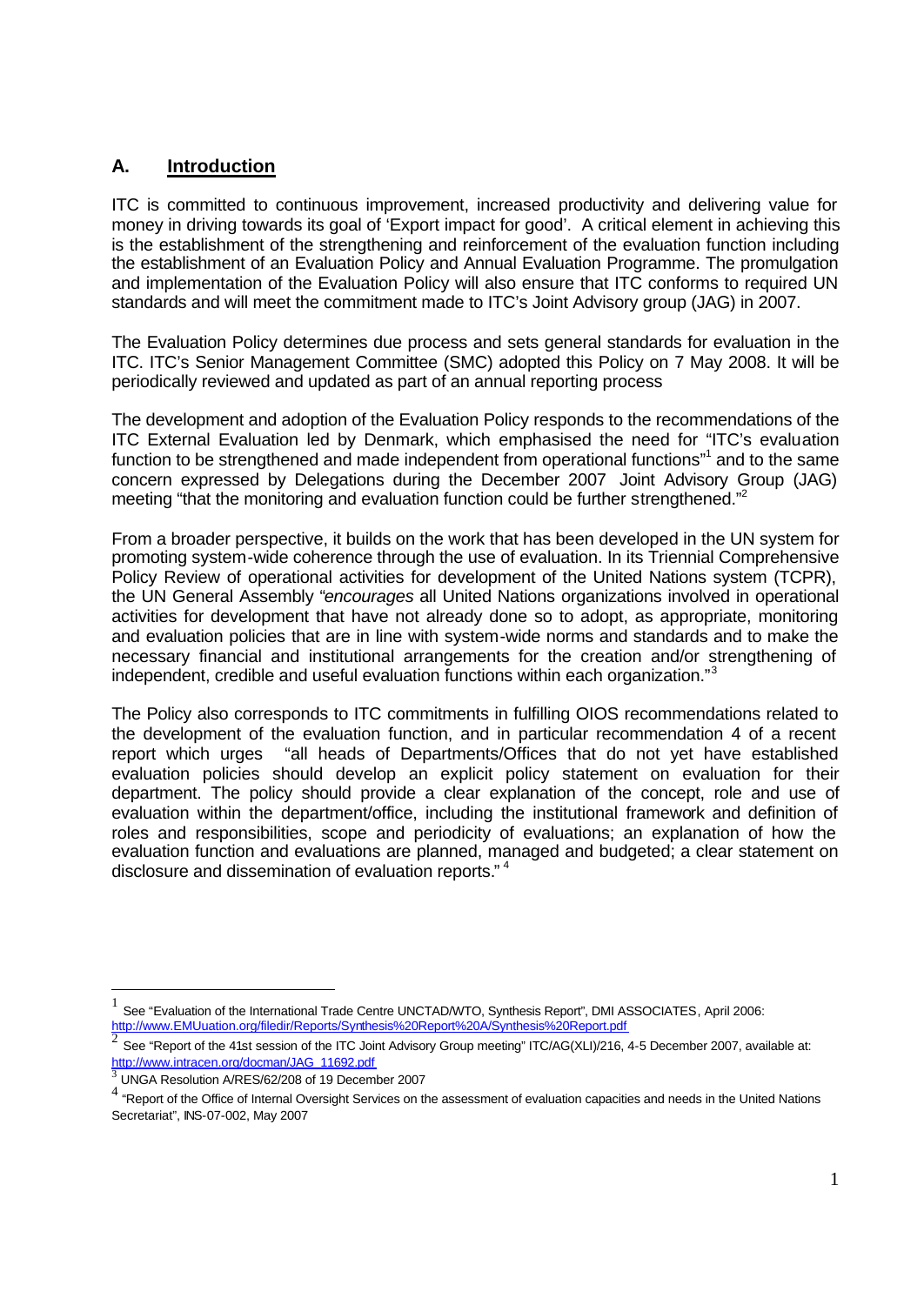The Evaluation Policy has been prepared in accordance with the norms and standards that have been developed by the United Nations Evaluation Group (UNEG) and builds on the Evaluation Policies developed by UNEG member organizations<sup>5</sup>.

# **B. Evaluation Concept**

# **1. Definition**

l

Evaluation is an **assessment**, as systematic as possible, of an activity, project, programme, strategy, policy, topic, theme, sector, operational area, institutional performance, etc. It focuses on expected and achieved accomplishments, examining the results chain, processes, contextual factors and causality, in order to understand achievements, learn lessons and then share good practice across the organisation. It aims at determining the relevance, impact, effectiveness, efficiency and sustainability of ITC's programme of work, to help achieve greater value for ITC clients $^6$  and fulfil ITC's mission<sup>7</sup>.

Evaluation acts as an important **agent of change** and feeds into management and decisionmaking processes through:

- Providing evidence-based information that is credible, reliable and useful, enabling the timely incorporation of findings, recommendations and lessons into the design and implementation of current and future activities, projects and programmes;
- Informing the planning, programming, budgeting, implementation and reporting cycle;
- Generating value-addition for decision-oriented processes to assist in the improvement of strategies and policies, contributing to institutional policy-making, development effectiveness and organizational effectiveness; and,
- The production and implementation of action plans following the assessment of recommendations form evaluation reports.

All **types of evaluation** in the ITC are conducted in accordance with due process of evaluation as determined in the Evaluation Policy. Three main types of evaluations are foreseen:

**Self-evaluations -** undertaken by those who are entrusted with the design and delivery of the project or programme in question. (Following the adoption of the overall evaluation policy, a further report will be submitted to set out guidelines for self evaluations, whose results will then feed into the overall evaluation programme)

 $^5$  The support of the UNEG Secretariat, and also at a personal level, of the Heads and colleagues in the Evaluation Departments, has been particularly appreciated and played an important role in the elaboration of this Evaluation Policy, which has also been developed on the basis of and in concordance with the Monitoring and Evaluation System for WTO Technical Assistance Activities. See UNEG website: http://www.uneval.org/

<sup>&</sup>lt;sup>6</sup> Following a holistic approach to trade development, ITC's clients were principally identified at three levels: (1) the enterprise (SME) level; (2) the TSI level; and (3) the level of the policy- or strategy-maker, *"Draft framework for Consolidated Programme Document" Informal Joint Advisory Group,* 4 December 2006

 $^7$  Mission of ITC: "ITC enables small business export success in developing and transition countries by providing, with partners, inclusive and sustainable trade development solutions to the private sector, trade support institutions and policy-makers."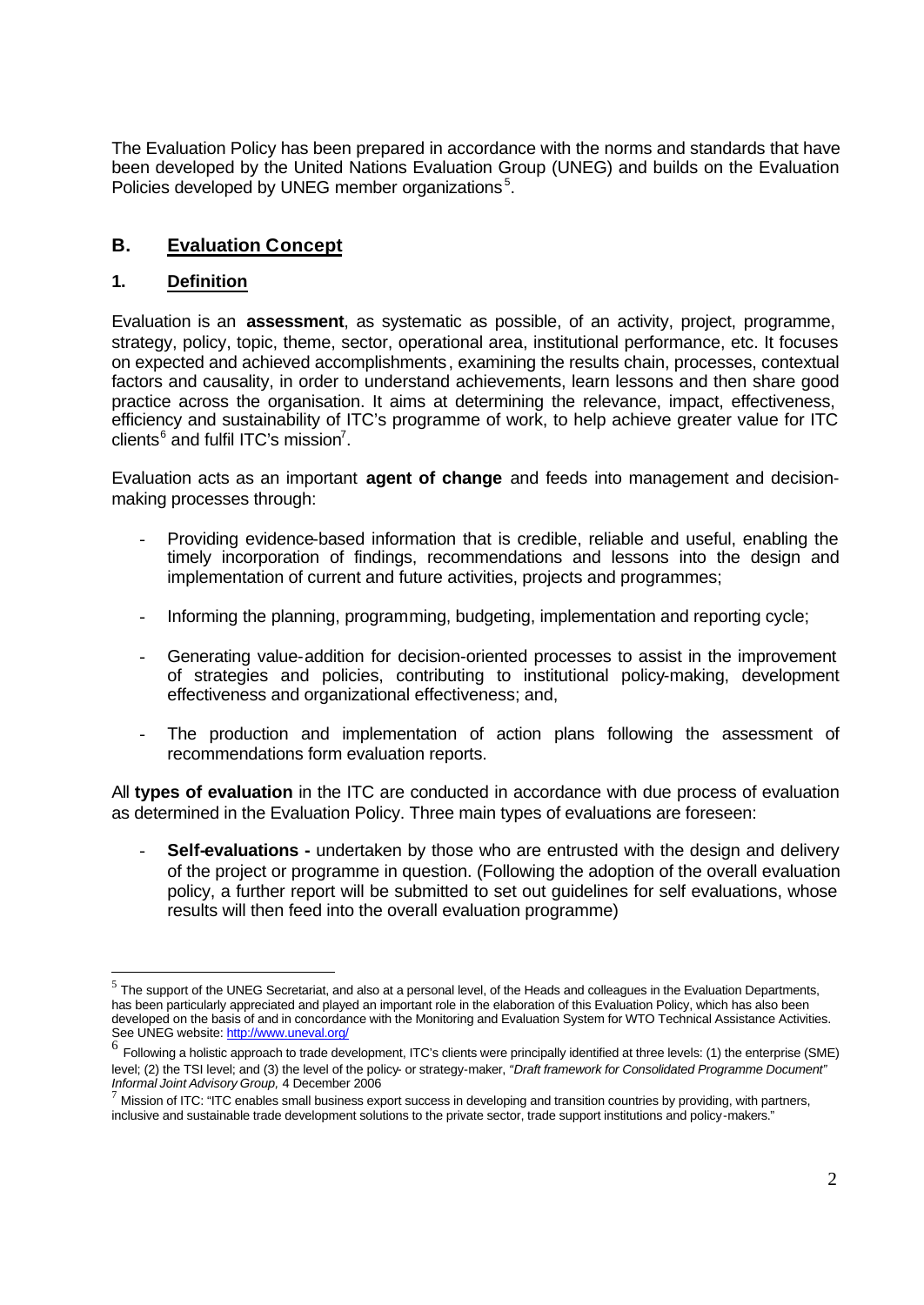- Independent evaluations conducted by independent consultants external to the donor and ITC. Such evaluations are centrally managed and funded resources available to the ITC Evaluation and Monitoring Unit – EMU.
- The annual ITC **Clients' Survey** managed by EMU and is used to gather data from a large number of ITC clients in a structured way to allow for statistical analysis and for taking a strategic view of demand and needs of ITC's client base.

**Methodology** is the approach used to identify information sources and collect information during an evaluation, and to analyze those data. The quality of evaluation very much depends on the methods used. Evaluation methods may include: Document review; Interviews with all key informants and key players; Questionnaires; Observation and other participatory techniques such as focus groups etc.; Participation of partners and stakeholders; Benchmarking; etc. For each evaluation, the combination and sequence of evaluation methods that are the most appropriate to the purpose of the evaluation are determined.

There are **other forms of assessment** that may overlap to some extent with evaluation but need to be differentiated:

- Evaluation has a **research** component, as it is also a sum of work that leads to the discovery of new knowledge or to developing existing knowledge. The methodologies and technical tools used for research are often similar to the ones used in evaluation. Research is a learning process but without the control and accountability components that are specific to evaluation.
- **Audit** may be defined as an activity of supervision verifying whether the existing policies, norms and instruments are being applied and used adequately. It also examines the adequacy of organizational structures and systems and performs risk assessments. It focuses on the accountability and control of the efficient use of resources, with less emphasis on issues related to relevance, sustainability and impact of the activities as can be found in evaluation.
- **Needs assessments** and **appraisals** are tools enabling decision makers to choose and decide between optional activities, and to refine the final design of a project or programme.
- **Review** is a periodic or ad hoc often rapid assessment of performance of an undertaking, that do not apply the due process of evaluation. Reviews tend to emphasize operational issues.
- **Monitoring** is management's continuous examination of progress achieved during the implementation of an undertaking to track compliance with the plan and expected outputs, leading to taking necessary decisions to improve performance.
- Inspection can be defined as a general examination seeking to resolve a particular problem, or to identify vulnerable areas and malfunctions and to propose corrective actions. An **investigation** is a specific inquiry or examination of a claim of wrongdoing and provision of evidence for eventual prosecution or disciplinary measures.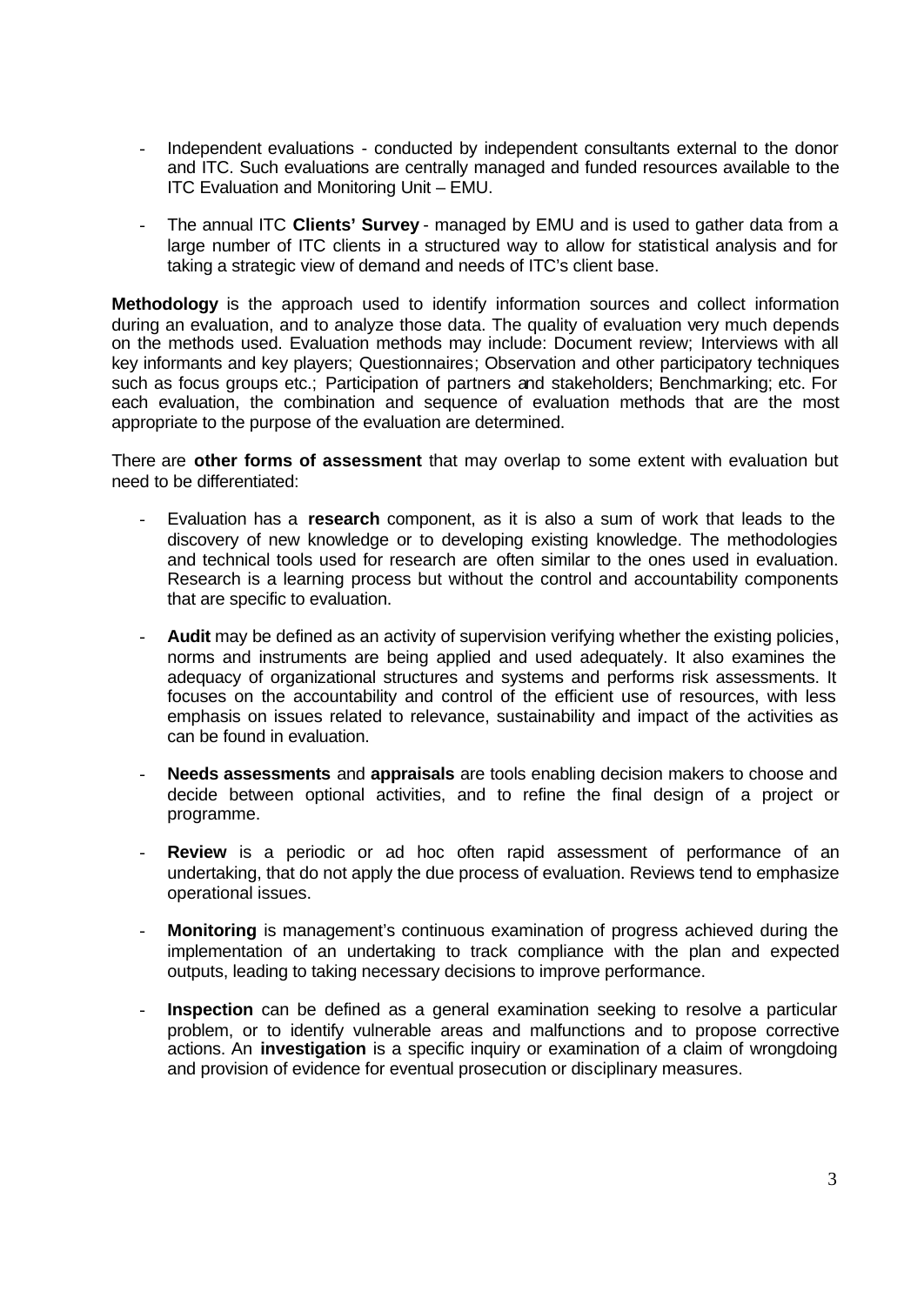All of the above will contribute significantly to ITC's commitment to a learning culture within the organisation. This will be an increasingly critical factor in offering assurance to ITC's stakeholders that resources are being used efficiently and effectively.

# **2. Purposes**

Evaluation purposes can be summarized as follows: (a) play a critical and credible role in supporting accountability, (b) contribute to building knowledge and to organizational learning and, (c) promote the work carried out by the ITC.

Evaluation purposes can't be fulfilled if at the end of the evaluation process, the results of the evaluation aren't actually utilised. Therefore, it is necessary to keep in mind that evaluation should have a particular aim and should serve the needs and requirements of the parties for whom evaluation is relevant and useful – the users of evaluation. To ensure utilization of evaluation, the evaluation function must align the evaluation purposes with how the information generated by evaluation will be used.

#### **a. Accountability**

The reinforcement of the evaluation function within ITC stems from an increased demand for accountability. The notion of accountability is particularly important for the contributors to ITC's budget including donors who provide financial assistance to ITC to enable it deliver trade-related technical assistance to beneficiary countries. Projects and programmes have to increasingly justify their existence, the use of funds, their relevance, their effectiveness in achieving key objectives and the sustainability of results once completed. Accountability is "an obligation to demonstrate that work has been conducted in compliance with the agreed rules and standards or to report fairly and accurately on performance results vis-à-vis mandated roles and/or plans."<sup>8</sup> It also includes the proper use of resources, given the finite quantum of resources available for trade development as compared to the very large and wide-ranging needs of ITC clients.

#### **b. Learning**

Learning is the second purpose of evaluation. A common definition of learning is the process by which individuals and organizations create, transfer and use knowledge in order to achieve positive change and realize their goals. The role of evaluation is to recommend changes in the organization's activities after having analyzed and assessed its institutional performance. Similarly, evaluation can generate knowledge when it enables the acquisition of deeper understanding of the underlying factors of a problem.

Moreover there is a learning dimension of the evaluation itself by which, people involved in the evaluation process "develop and increased capacity to interpret evidence, draw conclusions, and make judgments". A prerequisite for this "evaluative thinking" is to train people in using evaluation as a learning tool.

To facilitate learning, evaluation reports generated through the evaluation process are transmitted to the users of evaluation. To be usable for learning purposes, evaluation reports

<sup>&</sup>lt;sup>8</sup> "Glossary of Key Terms in Evaluation and Results Based Management", OECD/DAC, 2002

<sup>&</sup>lt;sup>9</sup> This is described in the evaluation literature as the "Evaluative Thinking and Process Use" dimension.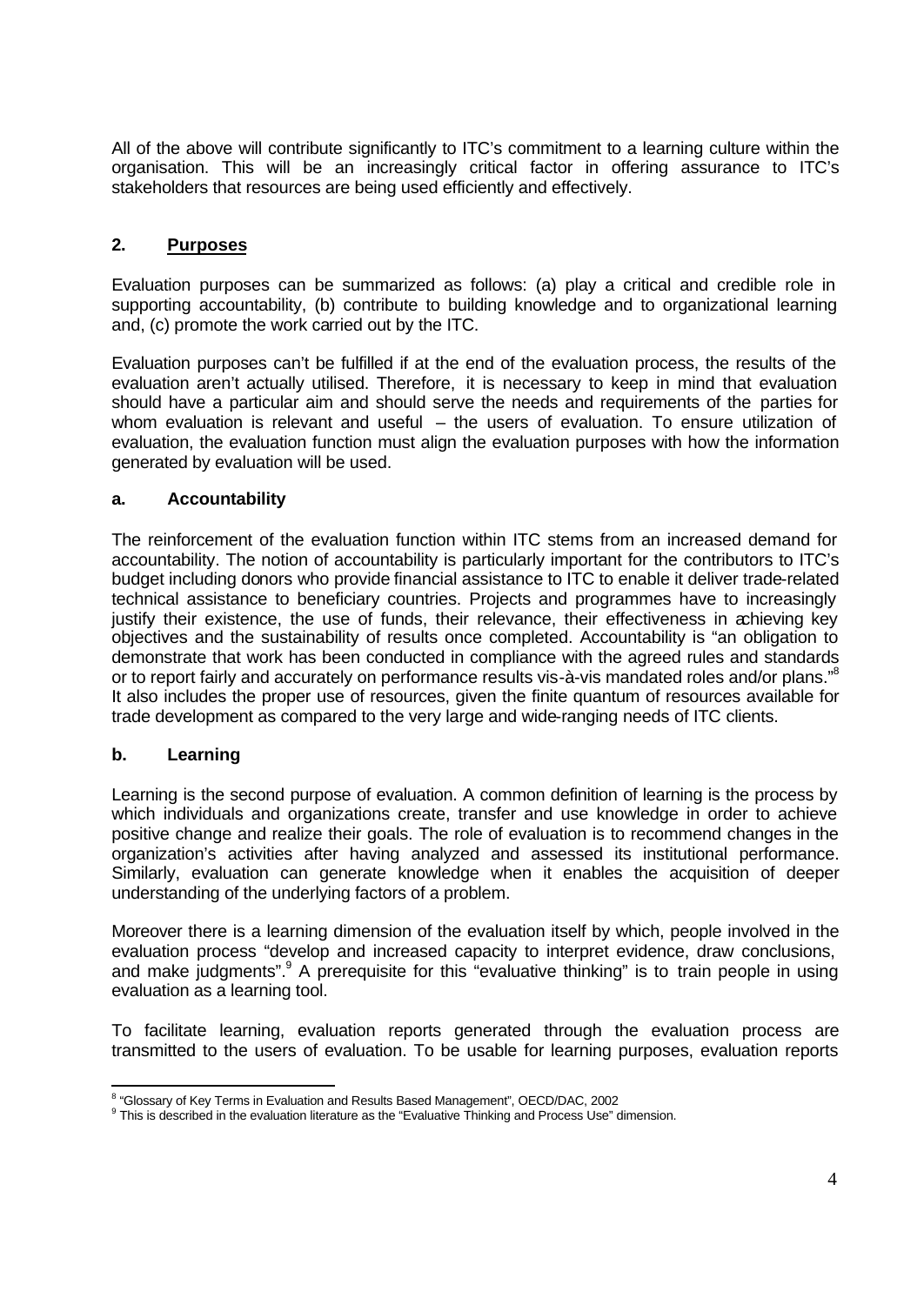need to be interesting, practical, relevant, when possible innovative and more importantly short. They should also enable action plans to be constructed as part of the transition from learning to action and tangible improvements.

#### **c. Communication**

The third purpose of evaluation is related to the promotion of the work carried out by the ITC. An evaluation provides an independent and objective view of the performance and achievements of a project, programme or policy. It offers an all-embracing and comprehensive view of the object evaluated, and helps remove ambiguities that were, for instance, previously questioned by donors or partners.

Communicating about the enhancement or refinement of an activity, strategy or policy through evaluation will gain in credibility and will not be perceived as a pure marketing operation. An evaluation does not necessarily need to be positive to be used as a promotional tool. An evaluation identifying weaknesses, proposing adjustments also shows the capacity of the organization to be open to criticism, transparent in its management, ready to learn from experiences and to adapt to changing needs.

# **C. Evaluation Key Principles and Criteria**

# **1. Key Principles**

In the evaluation context, there is no clear distinction and delimitation of what precisely encompasses the terms "principles", "norms" and "standards". We use the term "Key Principles" as basic references that will help to better manage and conduct evaluation. They are not mutually exclusive and present some overlap between them. It is their fulfilment, combination and balance, which ensure that evaluation is effective and valid.

#### **a. Utilisation of Results**

In terms of evaluation planning, the proper use of the evaluation function implies that there is clear intent to use evaluation findings for the purposes outlined above. In the context of limited resources, the planning and selection of evaluation work should be timely and carefully done, taking into account strategic needs and priorities defined in the ITC Strategic Plan.

Utility criteria are followed in order to ensure that evaluation serves the information needs of intended users. They include *inter alia* the proper identification of the stakeholder, the evaluator's credibility through an appropriate selection, a relevant selection of information to be collected, clarity in the report with clear description of the perspectives, a selection of procedures and rationale to interpret findings and their timely dissemination. In addition, evaluation should be conducted and presented in a manner that is easily understood by evaluation users.

The need to ensure actual use of evaluation implies the systematic follow-up on the implementation of the evaluation recommendations that have been accepted. In fact, the final report itself represents the completion of only the first part of a process whose main benefits are derived from the follow-up process.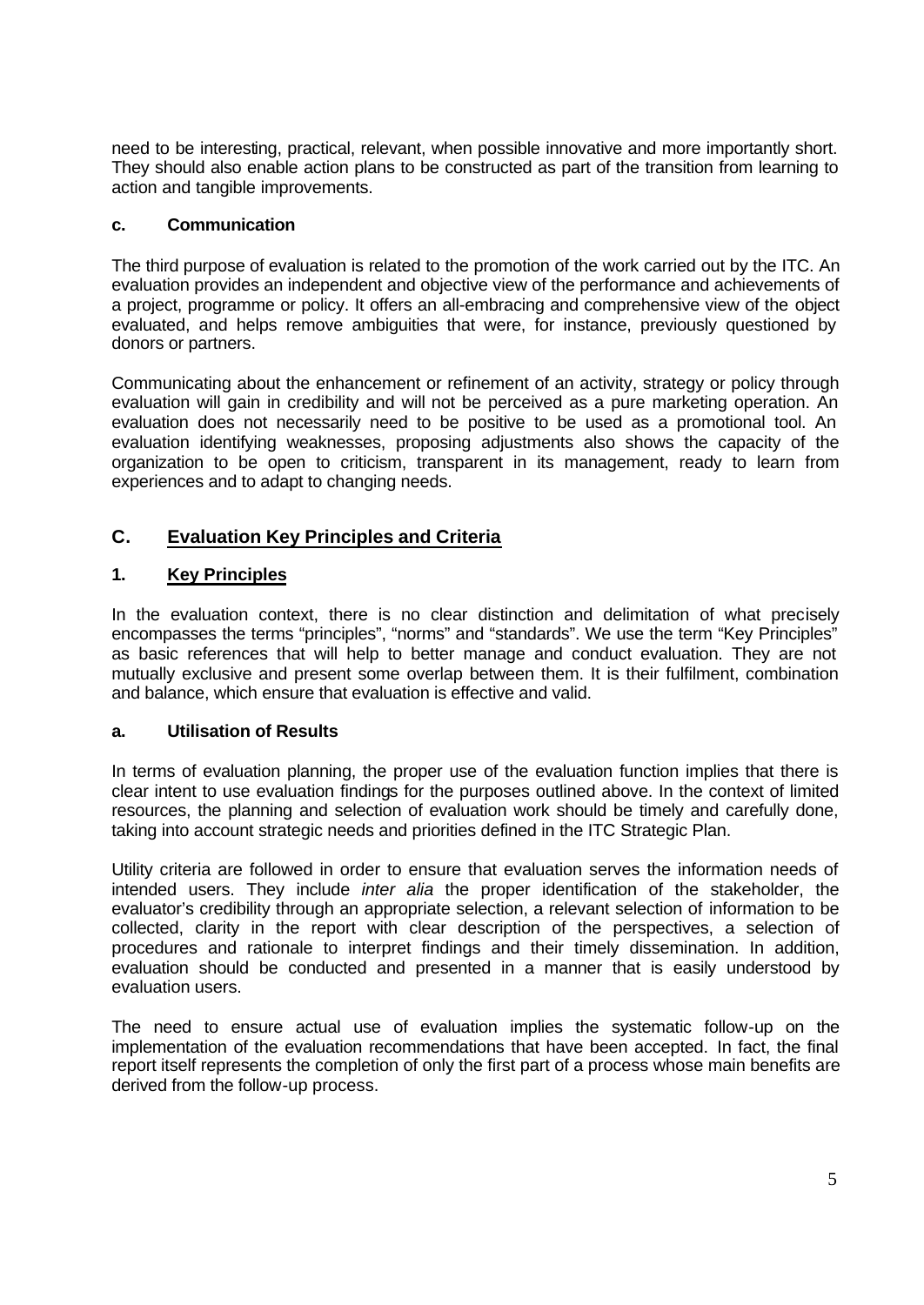# **b. Transparency**

Meaningful, timely and regular consultation with the major stakeholders is a key feature in all stages of the evaluation process since it is essential for the credibility and utility of evaluation and it can facilitate ownership of evaluation. Full information on evaluation design and methodology should be shared throughout the process to build confidence in the findings and facilitate understanding of their limitations and context.

#### **c. Impartiality**

The requirement for impartiality exists at all stages of the evaluation process. It implies the absence of bias in due process and the use of methodological rigour. It also implies that the views of all stakeholders are taken into account and eventual differences in perspective are reflected in a balanced evaluation analysis and reporting.

The precondition for ensuring impartiality is that, in all stages of the evaluation process, the evaluation function has the ability to exercise independent judgment, is not unduly influenced by the views or pressures of any party and has the required authority to submit reports directly to appropriate levels of decision-making.

Conflicts of interest should be avoided as far as possible so that the credibility of the evaluation process and product is not undermined. Conflicts of interest should be disclosed and dealt with openly and honestly. EMU staff and external evaluators engaged by the ITC shall not have had any responsibility for the design, implementation or supervision of any of the projects, programmes or policies that they evaluate.

#### **d. Feasibility**

The implementation of the principle of "feasibility" is to ensure that "an evaluation is realistic, prudent, diplomatic, and frugal". Feasibility criteria include among others the need to select practical methodologies and procedures, with minimum disruption, a political viability with proper plans to obtain the cooperation of various interest groups, and cost effectiveness where the benefit of evaluation should outweigh the costs.

It is important that evaluation is constructive and, diplomatic when required, so that confidence can be built and the users of the evaluation have an increased readiness to learn from the evaluation. This constructive approach cannot however be at the expenses of diluting the purpose of the evaluation exercise and distorting the findings.

#### **e. Ethics**

Evaluation must be conducted with personal and professional integrity and should not reflect personal or sectoral interests. Evaluation must be sensitive to the beliefs and customs of social and cultural environments and must be conducted legally with due regard to the welfare of those involved in the evaluation, as well as those affected by its findings. In line with the Universal Declaration of Human Rights, evaluation must be sensitive to and addresses issues of discrimination and gender inequality.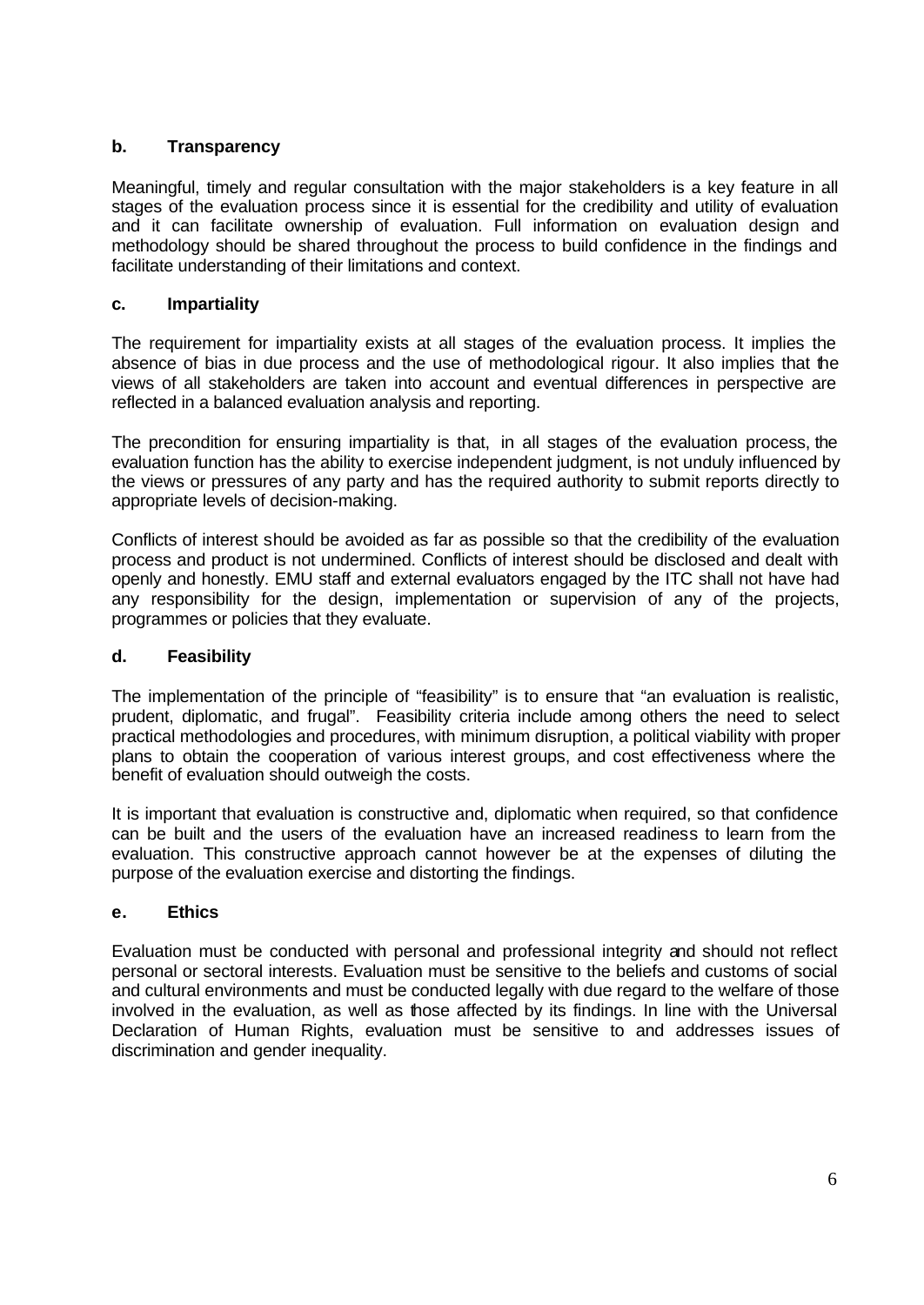Evaluation respects people's right to provide information in confidence and makes participants aware of the scope and limits of confidentiality. When dealing with sensitive information, it protects the anonymity and confidentiality of individual informants.

Evaluations do not evaluate individuals. At the same time, they can provide an assessment of management functions. When it finds evidence of wrongdoing or unethical conduct, such cases must be reported discreetly to the appropriate investigative body.

# **f. Quality**

Information generated by evaluation is accurate and reliable to ensure that it reveals and conveys technically adequate information about the features that determine worth or merit of the object being evaluated. Evaluation design, data collection and analysis should reflect professional standards, with due regards for any circumstances or limitations reflecting the context of the evaluation. Evaluation findings should be presented in a manner that is readily understood by the target audiences. To ensure this, it is critical that ITC evaluators possess the necessary evaluation competences and professionalism and that they exert intellectual integrity in applying standard evaluation methods.

#### **g. Creativity**

Evaluation is an assessment focusing not only on accountability but also on learning. Evaluation generates knowledge. Building on methodological rigour and the respect of ethical standards, evaluations should be stimulating and creative leading to interesting new perspectives. When creative, evaluation opens new fields of interest, new parameters of action and new strategies.

# **2. Criteria**

Evaluation uses a certain number of specific criteria to assess the relevance, performance and achievements of a project or programme. Evaluation criteria<sup>10</sup> are used to conduct the analysis and the assessment of a project, programme or policy and to determine findings (factual statements based on evidence), conclusions ('synthesis' of a series of findings responding to a 'specific circumstance') and recommendations ('prescription' on what should be done in a 'specific circumstance')

#### **a. Relevance**

l

'Relevance' can be understood as "are we doing the right thing?" It is the extent to which the objectives and/or project purposes of a project/programme are / remain valid and pertinent either as originally planned or as subsequently modified. Relevance has to be assessed in relation to the design and the implementation of a project, programme or policy. It can be analyzed at different levels, for instance the relevance to the country's trade development strategy, to the target groups or beneficiaries' needs, to the ITC's global mandate and strategic objectives or to partners and donors policies.

 $^{10}$  These criteria have been harmonized in "Glossary of Key Terms in Evaluation and Results Based Management", OECD/DAC, 2002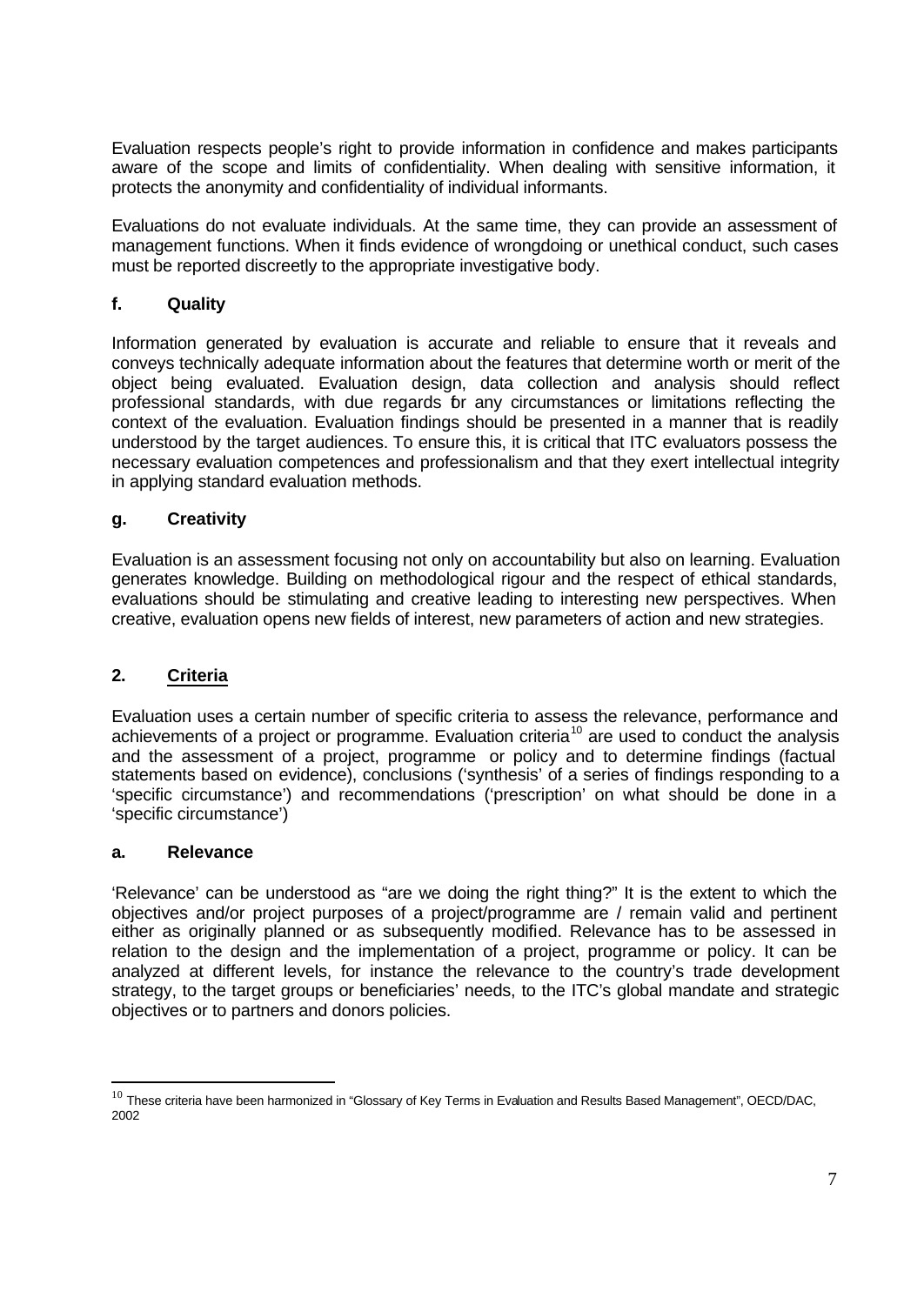#### **b. Performance**

'Performance' can be understood as "are we doing it right?" The analysis of the performance looks at the progress being made by the project, programme according to criteria, standards or performance indicators, and in relation to its overall objectives and/or project purposes. Two criteria are commonly used to assess the performance of a project/programme:

- '*Effectiveness*' assesses if the programme/project is achieving satisfactory progress toward its stated objectives / desired results, taking into account their relative importance. In this context, it is equally important to examine if changes would have occurred, regardless of the implementation of the project or programme.
- '*Efficiency*' examines the extent to which the approved goals, targets and outputs have been achieved within agreed or cost levels.

#### **c. Effects**

The criteria related to the measurement of impact and sustainability focus on the effects of a project, programme or a policy rather than on the intervention itself:

- '*Impact'* is considered as the follow on stage after the ITC intervention or support. Often ITC is creating capacity or capability. It is therefore critical that once capacity is created in an enterprise, an institution or an individual, that this is converted into action and improvements. The achievement of 'impact' is the critical test for ITC's work. This approach will require ITC to develop a process that is able to monitor impact, i.e. the progress made, within a defined period, by an enterprise, an institution or an individual after receiving ITC's support.
- '*Sustainability'* is the extent to which the organisational changes generated by ITC's intervention are maintained over a longer period. This requires the recommended actions to be established within the resource capacity of the organisations being supported. There are different aspects of sustainability, including financial sustainability, institutional sustainability, and technological sustainability. These different aspects have to be assessed when looking at the sustainability of an intervention.

# **D. Evaluation Roles and Responsibilities**

# **1. Joint Advisory Group**

The membership off the JAG is open to Member States of UNCTAD and Members of WTO. While the JAG has neither legislative nor budgetary authority, it has come to be the main intergovernmental policy forum of the ITC. On an annual basis, the JAG will receive the Annual Evaluation Report that will set out the current year's programme, the results of the evaluations and the actions implemented.

#### **2. Senior Management Committee**

The Senior Management Committee (SMC) identifies priority areas for evaluation during the preparation of the Annual Evaluation Programme and approves it. SMC ensures adequate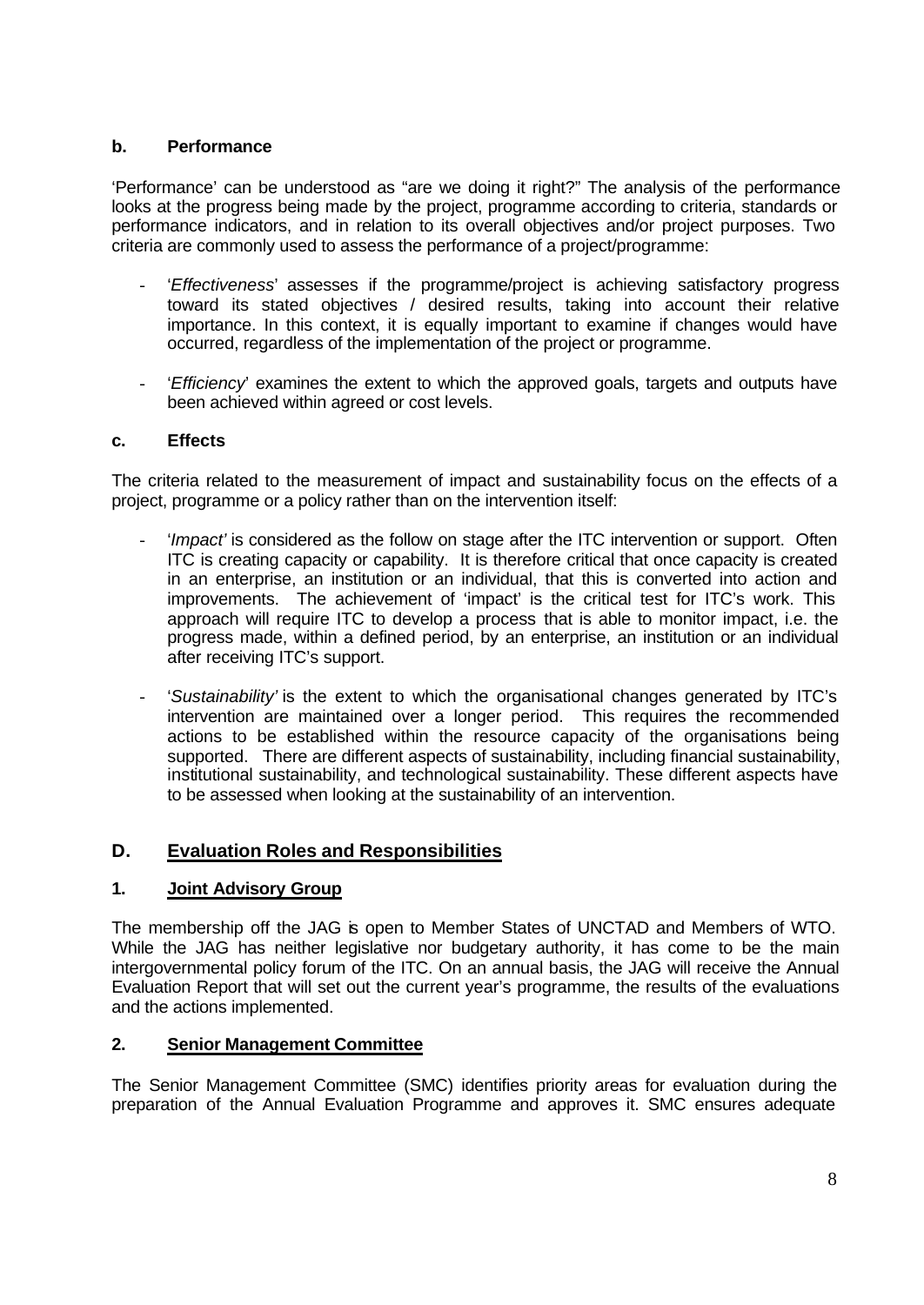resources for evaluation and safeguards the independence of the evaluation process and product. It also receives the Annual Evaluation Report and determines actions to be taken following consideration of its recommendations.

SMC ensures that the relevant part of ITC management prepares responses to all evaluations and ensures the appropriate and timely implementation of agreed evaluation recommendations. It draws on evaluation findings to improve the quality of projects and programmes and guide strategic decision-making on future programming and positioning. To execute these responsibilities SMC will depend upon reports from the ITC Evaluation and Monitoring Unit within OED.

The SMC examines and approves the revisions to the Evaluation Policy and evaluation Guidelines.

#### **3. Executive Director**

The Executive Director (ED) is accountable for ITC results and uses the evaluation function to fulfil the purposes of evaluation (see Section B.2.). ED is responsible for fostering an enabling environment for evaluation and ensures compliance with the evaluation policy as integral to effective accountability across ITC.

ED maintains overall supervisory responsibility of the Evaluation and Monitoring Unit and appoints its staff, and verifies that it continuously strives to enforce the key principles of evaluation (see Section C.1.). ED safeguards the integrity of the Evaluation and Monitoring Unit, ensuring its independence from operational management, endorsing its authority in matters related to evaluation content and process, and providing it with sufficient resources and capacity.

ED ensures that the ITC prepares a management response to evaluations produced by the Evaluation and Monitoring Unit. ED also ensures that Divisional Directors respond to and utilise evaluation in their operational and strategic functions and that the relevant units appropriately follow up on the findings and recommendations of evaluations.

#### **4. Evaluation and Monitoring Unit - EMU**

ITC Evaluation and Monitoring Unit – EMU – is the **custodian of the evaluation function**. It has the lead role in ensuring that evaluation work is conducted according to the required professional standards.

In terms of **governance and accountability**, EMU prepares and periodically reviews and updates the Evaluation Policy and evaluation guidelines. It submits the Evaluation Programme to SMC for approval. It alerts SMC to emerging evaluation-related issues of corporate significance. EMU maintains a system to record management responses to all evaluations and to follow-up on the implementation of the evaluation recommendations that have been accepted by management. It produces the Annual Evaluation Report on the function, findings and recommendations of evaluation, on compliance, quality assurance, and the follow-up to evaluations conducted by the ITC.

EMU is responsible for **managing the evaluation process**. It develops an Evaluation Programme including an agenda for independent evaluations and a provisional budget forecast,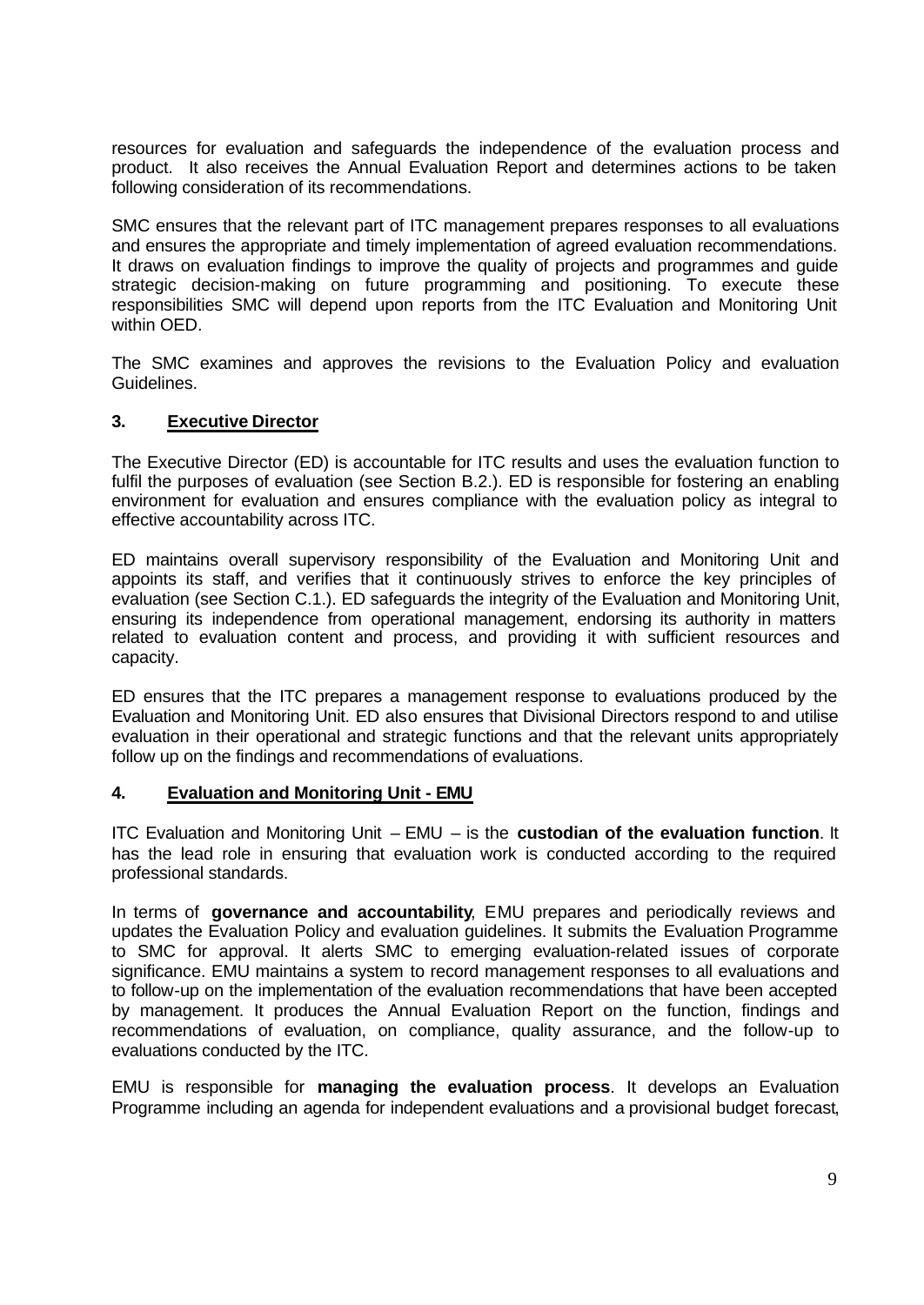based on consultations with the Divisional Directors and other stakeholders, ensuring that the evaluations provide strategic and representative coverage of ITC activities, and also in response to emerging issues that EMU may identify. It manages the Clients' Survey, strategic and thematic evaluations, projects and programme evaluations at the country / regional / global levels, and other evaluations as required. It supports project and programme managers in carrying out self-evaluations.

EMU ensures **quality assurance** for evaluation through developing, implementing and updating a common set of Evaluation Guidelines that operationalize the Evaluation Policy. These are separate documents containing a more detailed explanation of the process and methodologies to be used for conducting evaluations. Evaluation Guidelines<sup>11</sup> set evaluation standards for planning, conducting and using evaluations, developing and disseminating methodology and establishing the institutional mechanism for their implementation.

With regards to **capacity building**, EMU builds knowledge of good practices standards and approaches for evaluation management in ITC with a view to increase staff capacity to think in "evaluative" terms for the promotion of an evaluation culture in ITC. EMU also plays a capacitybuilding role in the field of the evaluation of trade-related technical assistance. It strengthens countries' evaluation capacity and their involvement in evaluations through country-led evaluations using in-country professional resources.

In terms of **knowledge building and organizational improvement,** EMU maintains a publicly accessible repository of evaluations. It distils evaluation findings and lessons for dissemination to improve organizational learning and facilitate systemic improvements. EMU manages a follow-up system to monitor the implementation of accepted recommendations.

# **5. Divisional Directors**

l

Divisional Directors have important roles to play within the evaluation process and programme, namely:

- Providing inputs to the options for inclusion within the Annual Evaluation Programme;
- Ensuring managers and staff are briefed and supported during evaluations covering their areas of responsibility;
- Ensuring full cooperation with the evaluators in terms of access to information and meetings;
- Organising the management responses to the draft evaluation reports;
- Securing the implementation of the agreed action plans as they affect their divisions; and,
- In general, providing strong support for the evaluation process to increase ts impact and profile.

The above requires a good communication process with EMU to ensure findings and issues highlighted are well shared.

<sup>&</sup>lt;sup>11</sup> They *inter alia* include: Guidelines for Evaluators, Selecting Priorities for the Annual Evaluation Programme; Self-Evaluation Evaluation Terms of Reference; Evaluation Reports.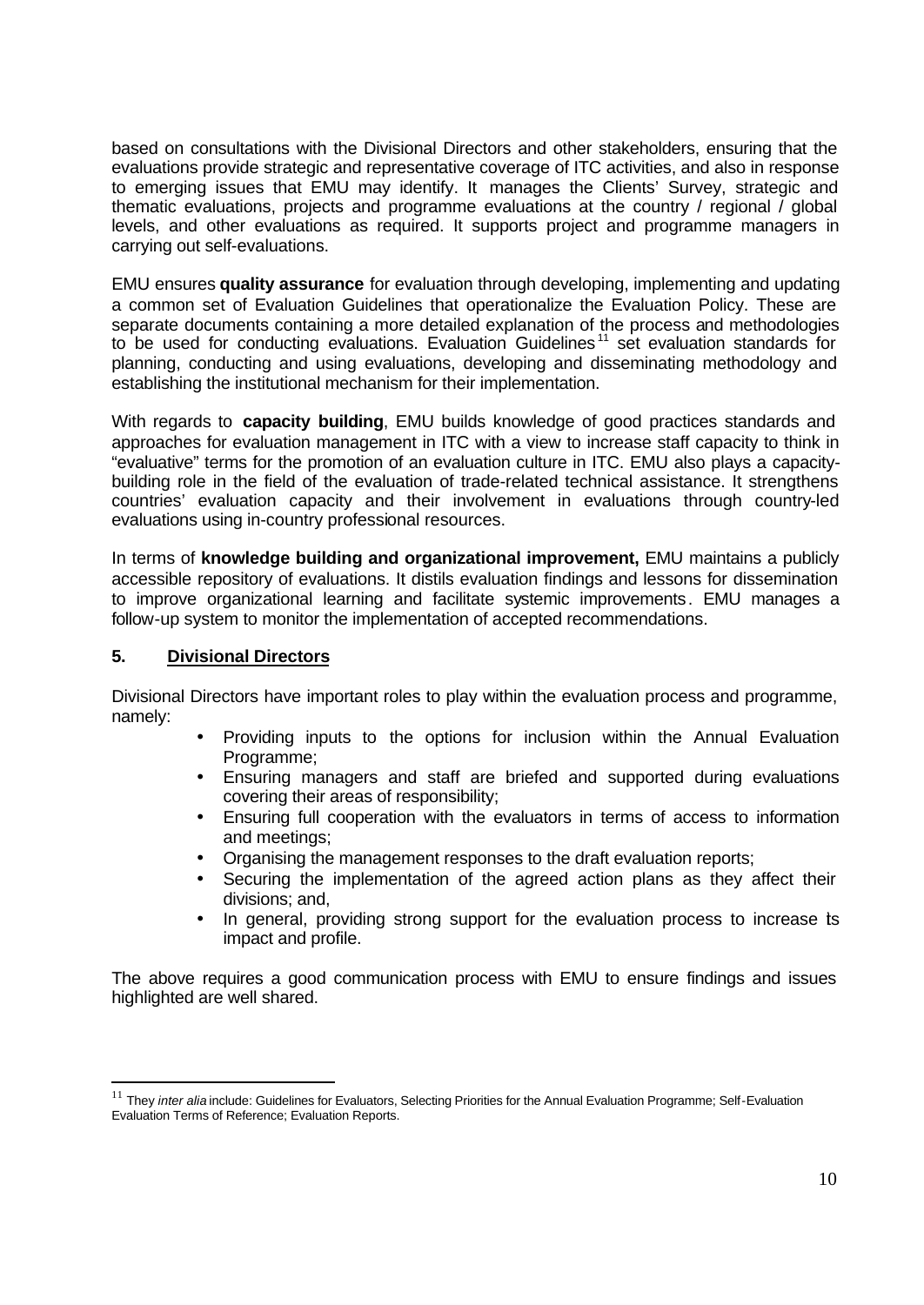# **6. Evaluation Focal Points**

Evaluation Focal Points are nominated for each ITC Division. They facilitate the dissemination of an 'evaluative thinking' throughout ITC and also contribute to the evaluation follow up process. They cooperate with Divisional Directors in preparing management responses and tracking implementation of agreed evaluation recommendations and update the follow-up system accordingly. They are also responsible for disseminating in their respective Divisions knowledge related to evaluation findings and lessons.

In further developments, these Evaluation Focal Points could become more general and be 'learning focal points' for dissemination and promoting not only evaluation good practice but also wider generic good practice emerging from other aspects of the assessment processes used by ITC.

# **7. Managers of Projects and Programmes**

Managers of Projects and Programmes in the relevant units contribute to the evaluation process. They are responsible for the actual implementation of the accepted recommendations.

Managers are encouraged to undertake self-evaluations of the projects and programmes under their responsibility. In conducting self-evaluations, being internal or external, Managers are bound to respect due process for evaluation as determined in the Evaluation Policy and Evaluation Guidelines, when applicable. When planning for a self-evaluation, and in particular in the case of an external self-evaluation, managers are requested to inform EMU in due time so as to permit the mobilization of EMU resources required for ensuring support and quality control of the evaluation process and product, if available.

# **E. Evaluation Management**

# **1. Conducting Independent Evaluations**

# **a. Programming**

The conduct of evaluation follows the ITC cyclical Strategic Plan at various levels, which is comprised of different stages: planning, design, implementation and follow-up. Proper and efficient evaluations implies that evaluation is designed to ensure timely, valid and reliable information that will be relevant for the subject being assessed and that there is clear intent to use the evaluation findings, recommendations and lessons learned. Accordingly, the Evaluation Annual Programme supports the Strategic Plan and makes sure that evaluations are selected and undertaken in a transparent and timely manner. An Annual Evaluation Cycle will be established. The Cycle will probably be as follows (to assist with dates the 2009 cycle is described here):

| Initial compilation of options for the 2009 Evaluation Programme | Oct 2008         |
|------------------------------------------------------------------|------------------|
| Annual Evaluation Report for 2008 submitted to SMC               | Oct 2008         |
| Annual Evaluation Report for 2008 considered by JAG              | Dec 2008         |
| Annual Evaluation Programme for 2009 submitted for SMC approval  | Jan 2009         |
| Implement Annual Evaluation Programme for 2009                   | $Feb - Sep 2009$ |
| Initial compilation of options for the 2010 Evaluation Programme | Oct 2009         |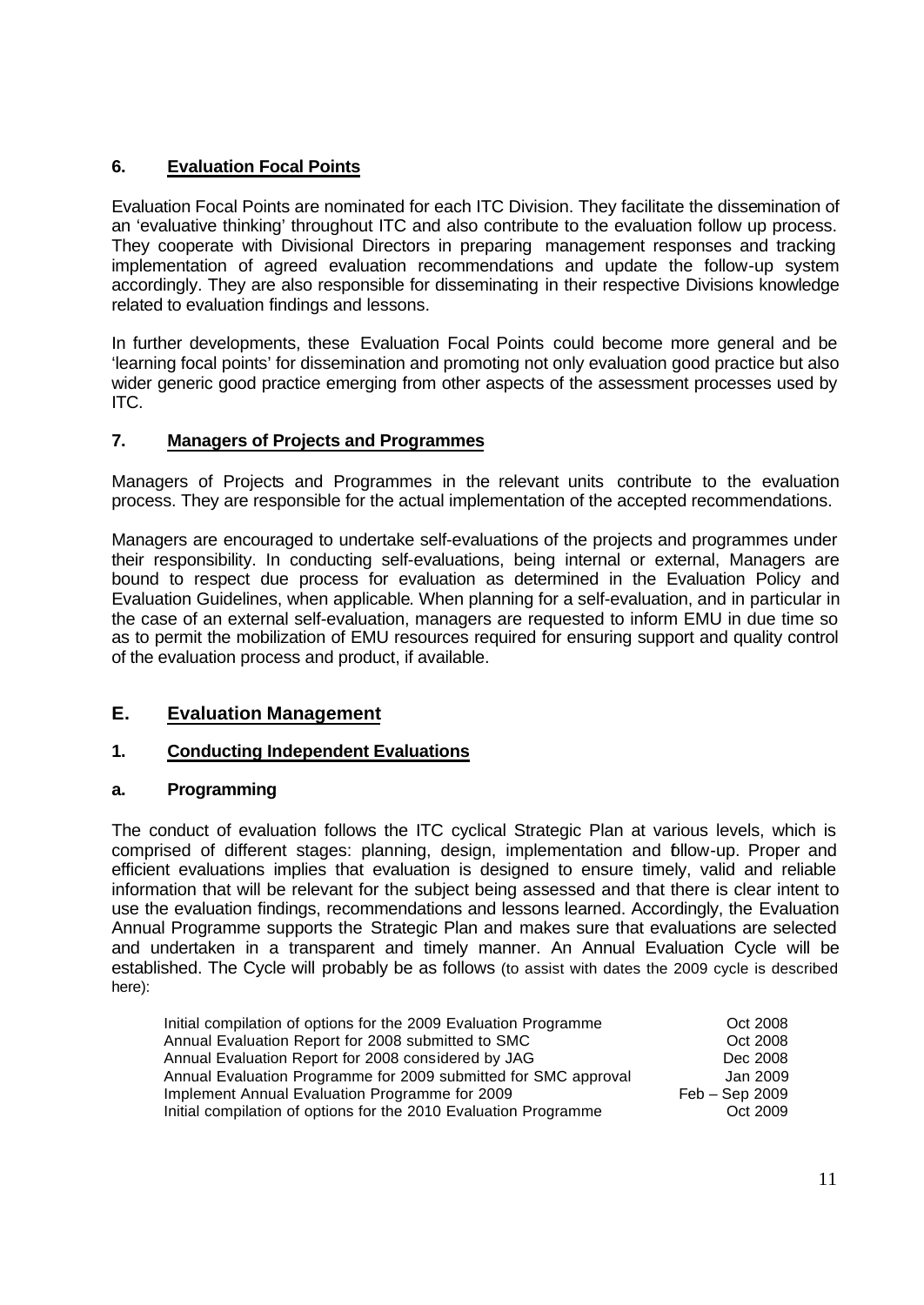Annual Evaluation Report for 2009 submitted to SMC COME COME COME Oct 2009 Annual Evaluation Report for 2009 considered by JAG Decree 2009

Within this framework, the general principles for selecting the undertakings being subject to an evaluation are based on their strategic importance in terms of: (a) Enabling an evidence-based and independent learning from experience with a view to identify and address factors inherent to weaknesses and enhance those related to success. (b) Assessing the value for money for ITC clients and the positioning of ITC undertakings, compared with similar undertakings being performed or provided in the TRTA context / market. (c) Promoting the role of ITC in its fulfilment of its mission and corporate objectives. More specifically, selected evaluations will contribute to assess progress in the change management process, in particular related to "ITC's key challenges": Focus, integration, scale and contribution to the MDGs. <sup>12</sup>

In preparing the Annual Evaluation Programme for consideration by SMC, EMU takes into account a wide range of options submitted by Divisional Directors, key issues arising from the Operational and Strategic Plans, any advice or guidelines from UN or UNEG and comments or recommendations emerging from JAG. Subject areas for evaluation can range widely in subject matter and could include:

- ITC programmes
- ITC work in specific countries or regions
- ITC tools and methodologies
- ITC policies and strategies
- ITC critical internal processes

#### **b. Budgeting**

The ITC evaluation budget is managed by EMU and is mainly derived from three sources:

- Resources allocated through RB Budget for EMU;
- Resources allocated through XB Budget to fund specific evaluations; and,
- Resources from donors with ITC working collaboratively on specific evaluations.

The evaluations budget covering all of the above forms part of the Annual Evaluation Report.

#### **c. Design**

l

EMU prepares the Terms of Reference (ToR) for evaluations in keeping with the Evaluation Action Plan, in line with the 'ITC Guidelines for Evaluation Terms of Reference' and in cooperation with the project/programme manager(s), Divisional Directors and other stakeholders. The ToR determine the purposes of the evaluation. These need to be focused and realistic, they clearly describe what the evaluation seeks to accomplish so that the purposes of the evaluation are achieved in the most cost-effective manner. The evaluation scope clearly states what should be evaluated spelling out the evaluation criteria against which the subject to be evaluated will be assessed. The ToR also suggest evaluation methods, describe the Evaluation Team (ET) composition and define planning and implementation arrangements, including expected deliverables.

 $12$  Detailed description of "ITC's key challenges" is provided in "Change Management Progress Report", page 5, ITC, November 2007 http://www.intracen.org/docman/JAG\_11206.pdf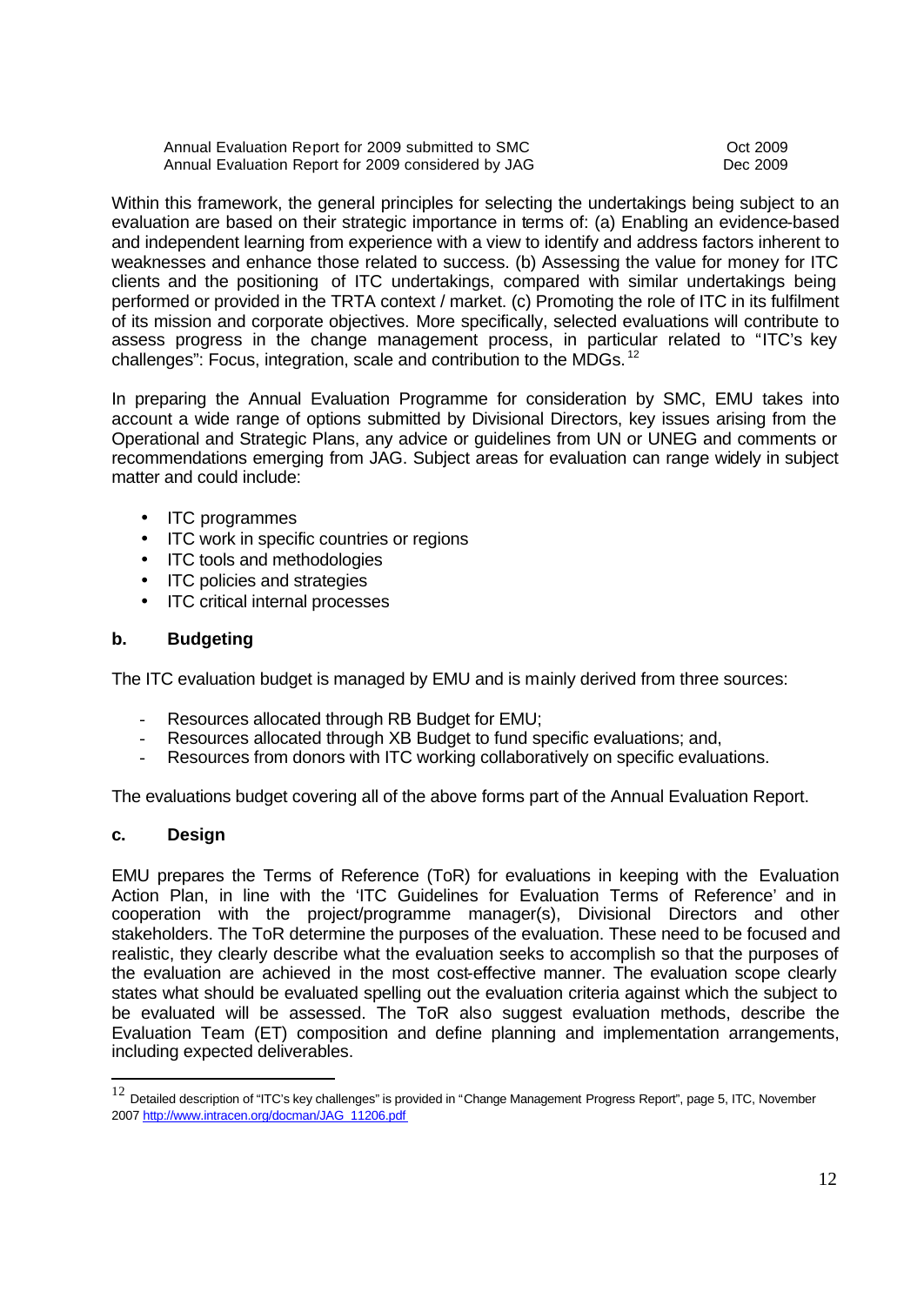## **d. Implementation**

EMU prepares and manages the evaluation budget, drafts job description for external evaluator(s), and selects, recruits and briefs the ET. The selection of external evaluator(s) takes place on the basis of competence, and by means of transparent criteria and through competitive process. The composition of the ET should be geographically diverse, include as a priority, professionals from developing and transition economies and gender balanced. In implementing the evaluation the relationship between EMU and the external consultants of the ET is, from the outset, characterised by mutual respect and trust.

ET conducts the evaluation process in accordance with the Evaluation Key Principles and Criteria as defined in the ITC Evaluation Policy. The external evaluators of the ET are personally subject to the "Obligations of Evaluators" as described in Section 3.2 of the UNEG Ethical Guidelines for Evaluation<sup>13</sup>. ET decides about the evaluation methods that are the most appropriate to the purpose of the evaluation. It is responsible for the provision of the expected deliverables of the evaluation. These normally include a Final Evaluation Report and a presentation to main stakeholders of the main evaluation findings and recommendations.

#### **e. Evaluation Reports**

The format for Evaluation Reports is determined in the "ITC Guidelines for Evaluation Reports". The Evaluation Report is logically structured; it contains evidence-based findings, conclusions, lessons and recommendations. It doesn't exceed 30 pages (including executive summary) and is free of information that is not relevant to the overall analysis. It includes a detailed statement of the evaluation methods that have been used for conducting the evaluation and is presented in a way that makes the information accessible and comprehensible.

Usually before starting the production of the Draft Evaluation Report, ET presents its preliminary findings, conclusions and recommendations through in a series of debriefings with all those concerned. The purpose of these preliminary and informal submissions is to collect feedback and validate the initial findings, conclusions and recommendations. When ready, ET formally presents the Draft Evaluation Report to EMU, which transfers it to project/programme management for identification of the eventual factual errors and omissions to be considered for the finalization of the Evaluation Report.

ET prepares the Final Evaluation Report. In the event of differing views being expressed, these are reflected in the analysis and in the report. ET is responsible for the views being expressed in the Final Evaluation Report. EMU is responsible for the approval of the Final Evaluation Report. It does it on the basis of the conformity with due process for evaluation as determined in the Evaluation Policy, the corresponding ToR and quality standards established in the Evaluation Guidelines, when applicable.

l  $13$  The UNEG Ethical Guidelines for Evaluation can be consulted at: http://www.uneval.org/indexAction.cfm?module=Library&action=GetFile&DocumentAttachmentID=2058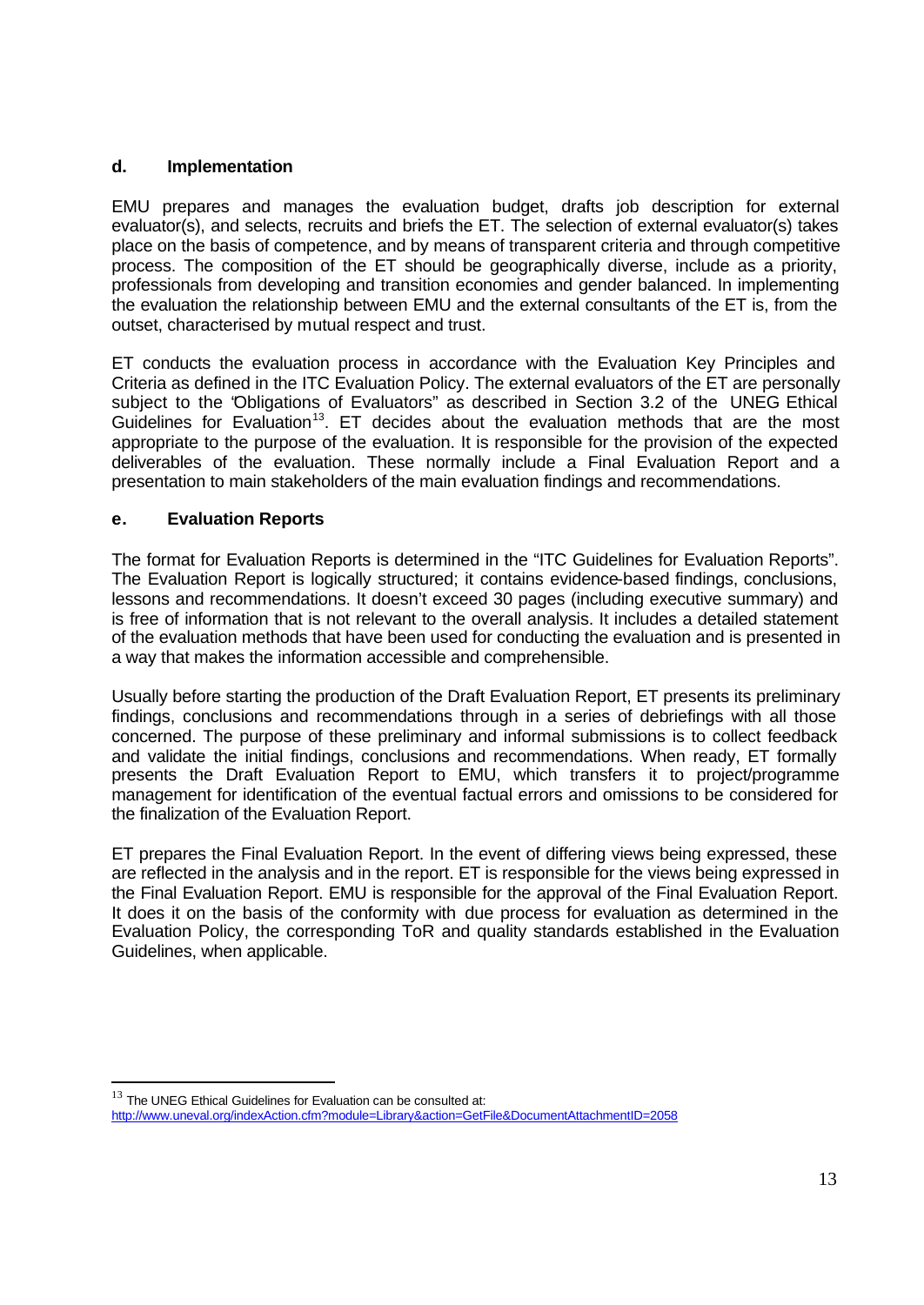# **2. Follow-up of Evaluations**

# **a. Follow-up to Self-Evaluations**

The follow-up to self-evaluations comes under the responsibility of project and programme managers and their line managers.

# **b. Follow-up of Independent Evaluations**

EMU transmits to the Managers in the relevant units and the corresponding Evaluation Focal Point, the Final Evaluation Report together with a Management Response Sheet. This sheet allows tracking, for each recommendation, the comments of acceptance or non-acceptance of evaluation findings and recommendations, an action plan including deadlines and the officers who are responsible for implementation. Senior Management ensures that those responsible for follow-up keep information in the Management Response Sheet up-to-date.

EMU monitors the information in the Management Response Sheet. It is assisted in this undertaking by the Evaluation Focal Points. EMU compiles periodical reports on the status of the implementation of the follow-up activities for the attention of the ED. EMU also uses, on an annual basis, this information for the production of the Annual Evaluation Report.

#### **c. Organisational Learning**

EMU contributes to knowledge building and organizational improvement by disseminating relevant information to the network of Evaluation Focal Points from each of the ITC Divisions, who facilitate access to, and interact with, their respective Divisional colleagues for follow-up purposes. As a prerequisite for the utilisation of evaluation results, the recommendations and lessons learned are analysed with the network of Evaluation Focal Points so that they are conveyed in a concise manner that corresponds to the needs of the different target audiences in the ITC. Evaluation Focal Points make the lessons learned from evaluations known within their Division. In a proactive manner, they facilitate the adoption of lessons learned, in particular in the context of project and programme formulation and approval within their respective Divisions.

#### **d. Dissemination and Disclosure Policy**

The Annual Evaluation Programme, the ToR of independent evaluations, the corresponding evaluation reports and the Annual Evaluation Report are posted on the relevant pages of the ITC public website.

7 May 2008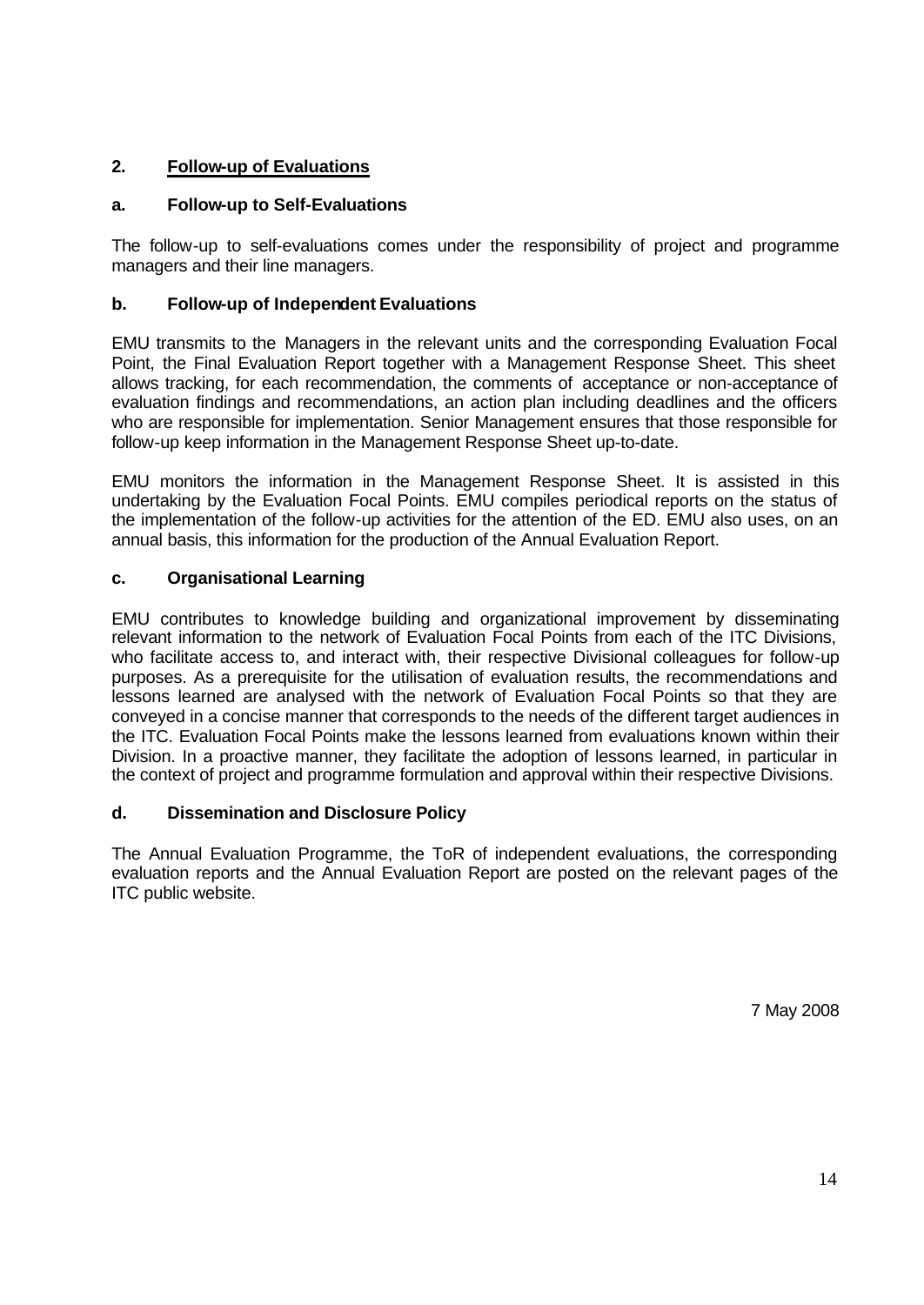The International Trade Centre (ITC) is the joint agency of the World Trade Organization and the United Nations.

| Street address: | ITC.<br>54-56, rue de Montbrillant.<br>1202 Geneva, Switzerland |
|-----------------|-----------------------------------------------------------------|
| Postal address: | ITC.<br>Palais des Nations.<br>1211 Geneva 10, Switzerland      |
| Telephone:      | +41-22 730 0111                                                 |
| Fax:            | +41-22 733 4439                                                 |
| E-mail:         | itcreg@intracen.org                                             |
| Internet:       | http://www.intracen.org                                         |